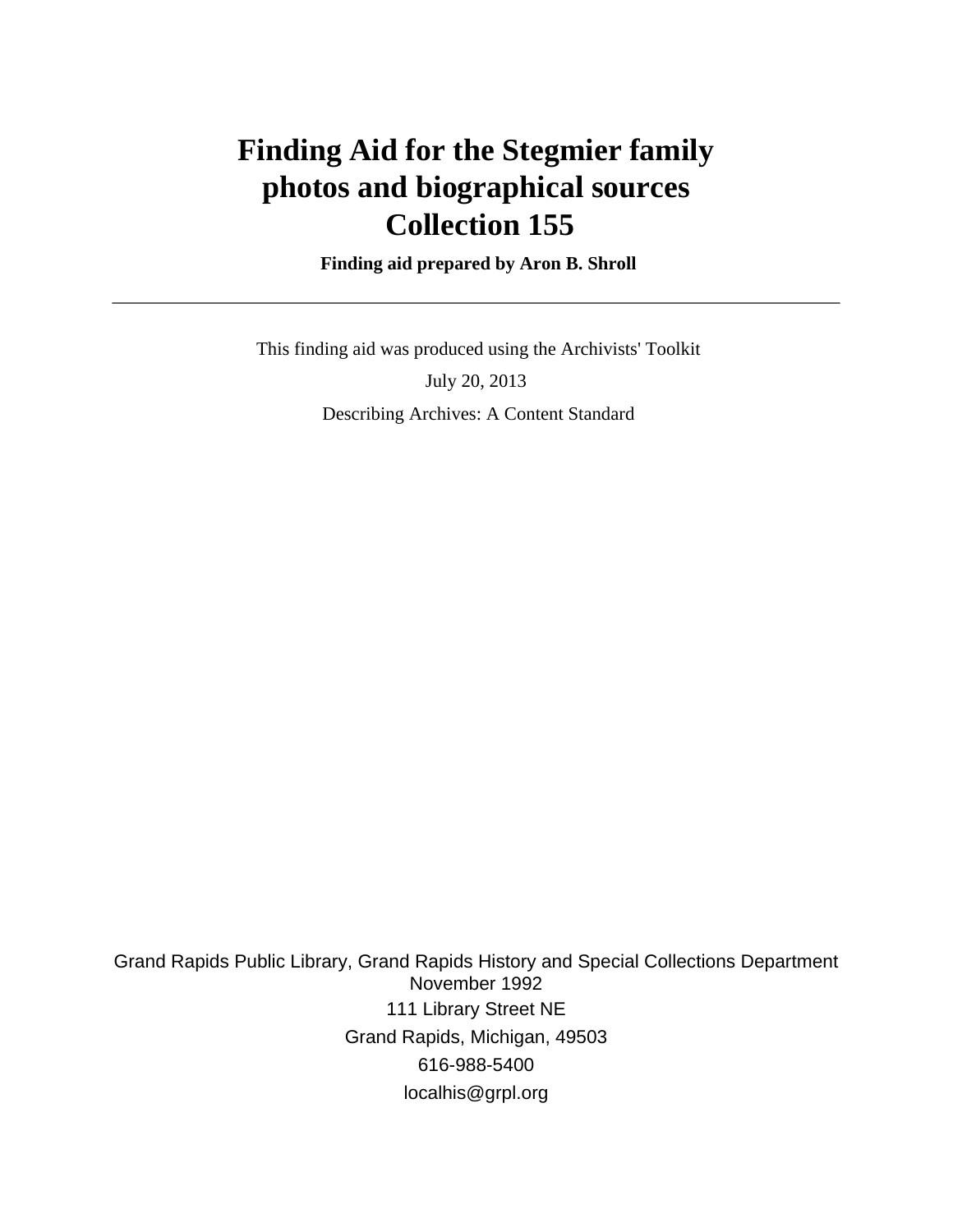## **Table of Contents**

 $\overline{\phantom{a}}$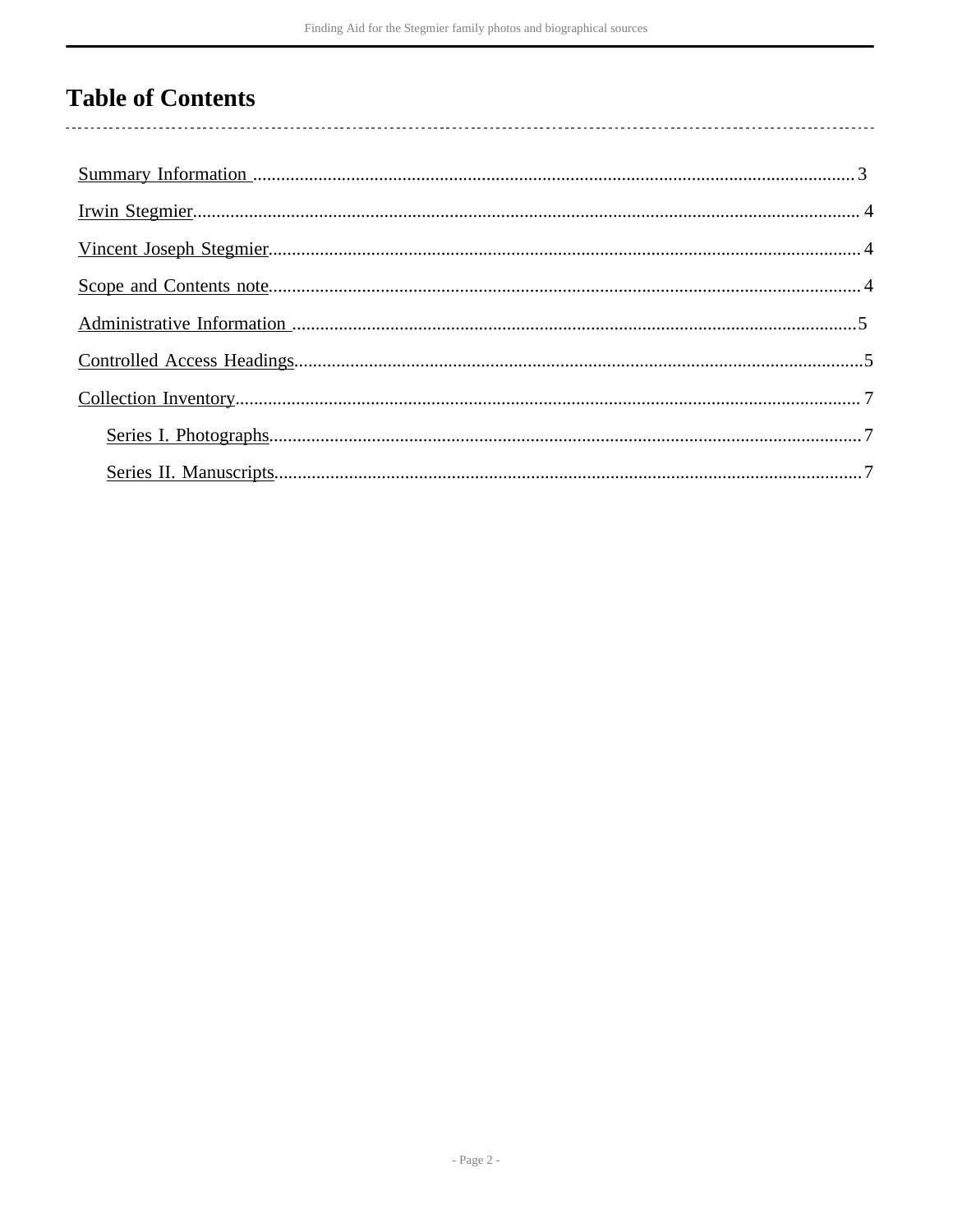## <span id="page-2-0"></span>**Summary Information**

..................................

| <b>Repository</b>      | Grand Rapids Public Library, Grand Rapids History and Special<br><b>Collections Department</b>                                                                                                                                                                                                                                                                                                                                                                                                                          |
|------------------------|-------------------------------------------------------------------------------------------------------------------------------------------------------------------------------------------------------------------------------------------------------------------------------------------------------------------------------------------------------------------------------------------------------------------------------------------------------------------------------------------------------------------------|
| <b>Creator - Donor</b> | Stegmier, Jack                                                                                                                                                                                                                                                                                                                                                                                                                                                                                                          |
| <b>Title</b>           | Stegmier family photos and biographical sources                                                                                                                                                                                                                                                                                                                                                                                                                                                                         |
| Date [inclusive]       | 1891-1981                                                                                                                                                                                                                                                                                                                                                                                                                                                                                                               |
| <b>Extent</b>          | 0.21 Linear feet One box                                                                                                                                                                                                                                                                                                                                                                                                                                                                                                |
| Language               | English                                                                                                                                                                                                                                                                                                                                                                                                                                                                                                                 |
| <b>Abstract</b>        | The Stegmier (also spelled Stegmeier) family emigrated from Germany<br>to Grand Rapids, Michigan in the 1890s. The collection contains a family<br>history by Jack Stegmier, news clippings regarding Irwin Stegmier<br>and photographs dating circa 1890 to 1910, plus 1980 images of Jack<br>Stegmier. The material provides information on the Stegmier relatives and<br>their lives in America. Photographs include interiors of a tailor shop and<br>saloon during the first two decades of the twentieth century. |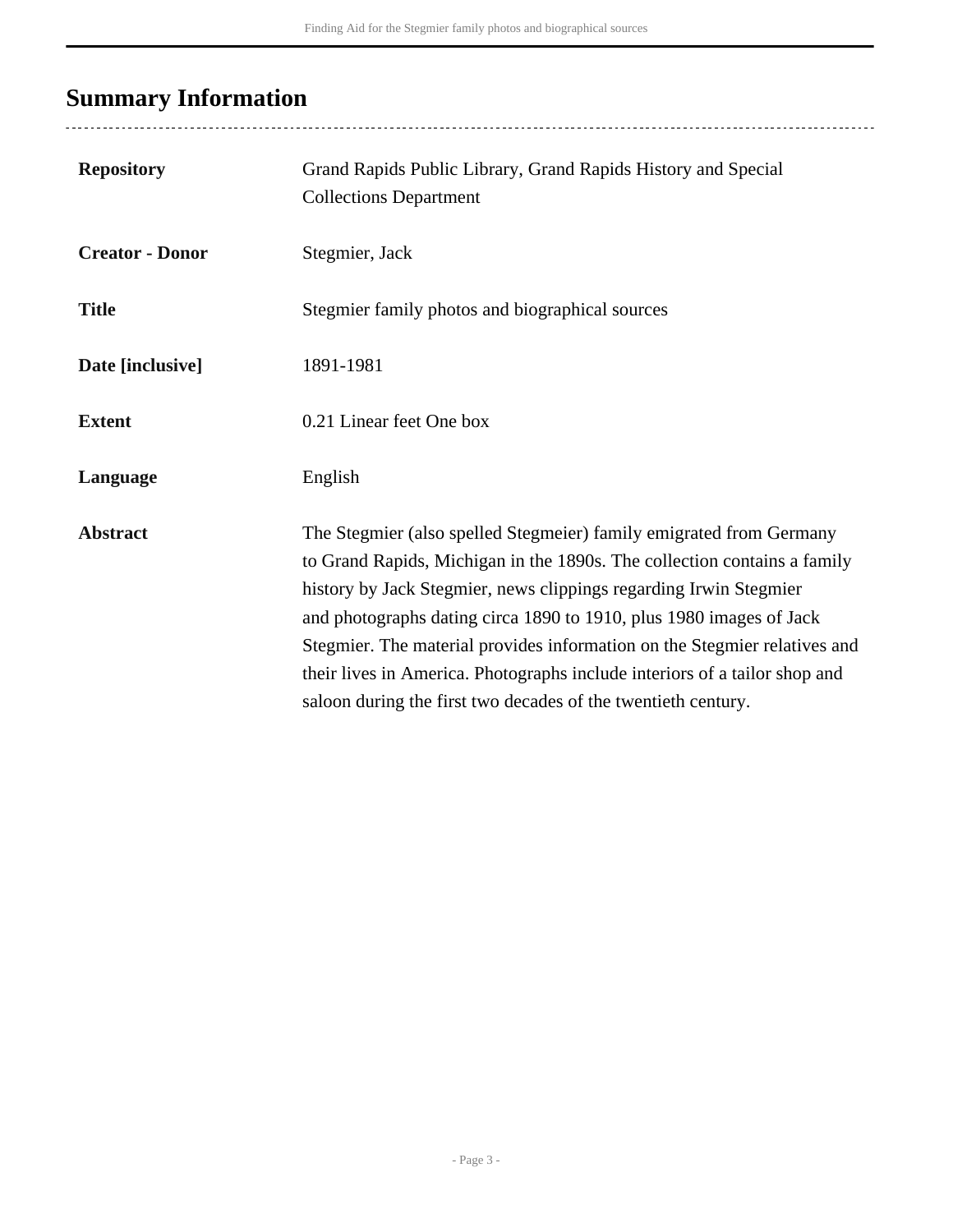### <span id="page-3-0"></span>**Irwin Stegmier**

Irwin Stegmier was born on April 28, 1901 and earned two bachelor's degrees in Aerodynamic Engineering and Mechanical Engineering. Irwin married Elsa Geisendorf in 1925 and they had five children. On May 25, 1925, he was employed as a Mechanical Engineer by the Keeler Brass Company until he retired on June 1, 1967. Irwin Stegmier died on August 14, 1981.

### <span id="page-3-1"></span>**Vincent Joseph Stegmier**

Vincent Joseph Stegmier (usually called Joe) arrived in the United States in August 1891 on the steamship Oldenburg out of Bremerhaven, Germany. Joe's father, whose name is not given, had been killed in a barrel factory in Germany. Joe immigrated at the age of 16 with his grandfather, Johann Kruger. Both were from Wurtenburg, Germany and settled in Grand Rapids, Michigan.

Joe's first job in America was at Vidro's tailor shop on Canal Street (now Monroe Avenue, north of Pearl Street). The shop suffered greatly during the Panic of 1893 and the ensuing national economic depression. Next, Joe worked in Paul Grubinger's saloon at 37 Bridge Street, NW. In 1917 Joe bought his own saloon at 300 Bridge Street NW and called it "The Bavarian." During Prohibition and the Great Depression, the saloon was a lunch stand.

In 1900 Joe was married to Carolina Broserdorf (daughter of Johann Broserdorf from Prussia, who arrived in Grand Rapids in 1875). They had one son, Irwin.

### <span id="page-3-2"></span>**Scope and Contents note**

This collection provides a detailed look at Irwin Stegmier's family. The photographs provide information about the activities of Joe Stegmier and his family. The hand-written family history tells about the relatives and their lives in America. The news clippings provide data on Irwin's achievements along with his obituary and an award he received, the Outstanding Achievement award from the Izaak Walton League.

The photographs detail Joe Stegmier's activities and jobs. A few of the photos are: four men identified as Grandpa Broserdorf, Mr. Broun, Fritz, and Chris Mohrhardt; an unidentified man with a stein, dated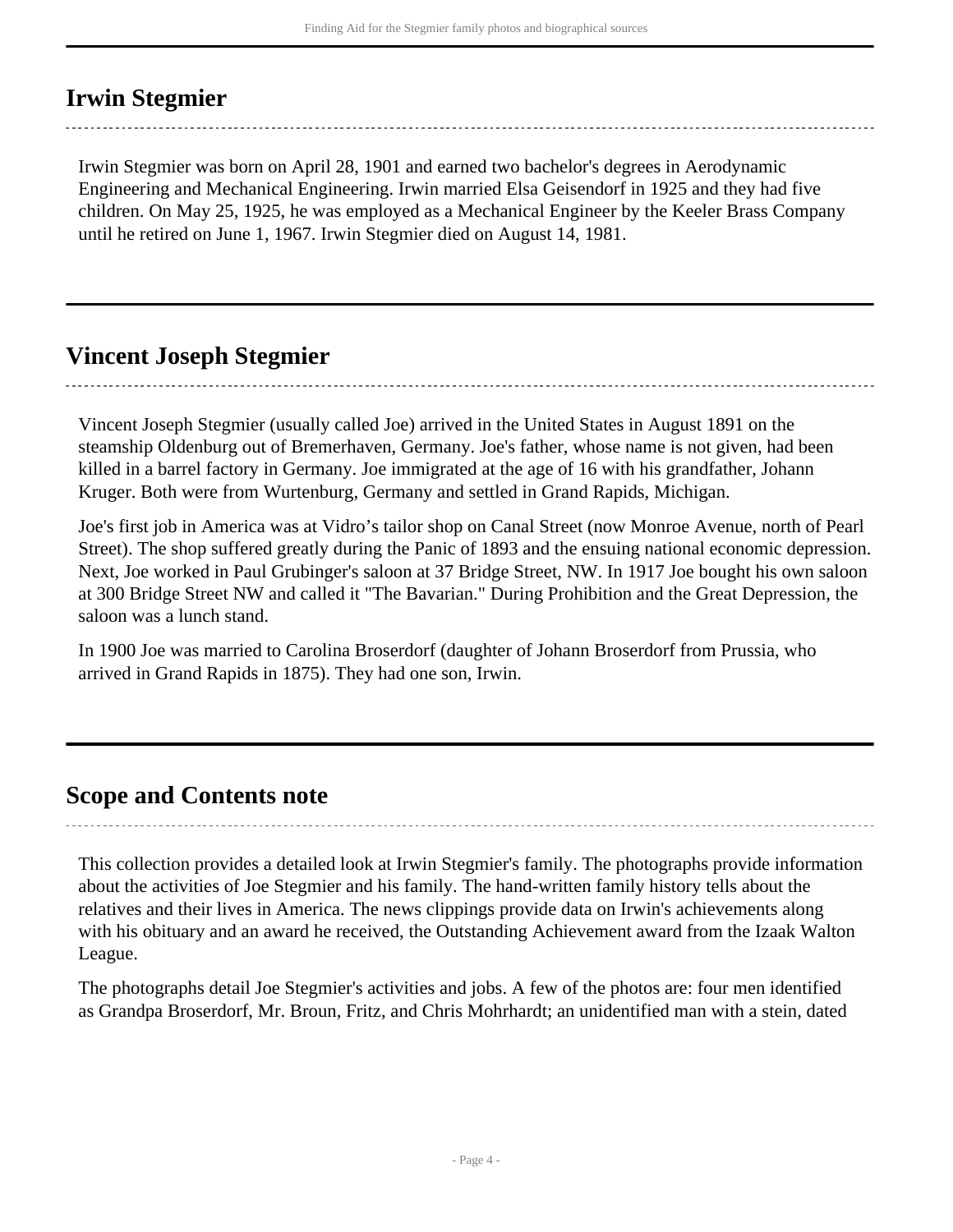7-7-1919; a group of people and tents, identified as Stegmier at Reeds Lake; a picture of a bar interior with the names Terry Cousnor, Grandpa Joe Stegmier, Grandma Stegmier, and Minnie the cook.

## <span id="page-4-0"></span>**Administrative Information**

#### **Publication Information**

Grand Rapids Public Library, Grand Rapids History and Special Collections Department November 1992

#### **Immediate Source of Acquisition note**

Jack Stegmier, accession number 1992.020

### <span id="page-4-1"></span>**Controlled Access Headings**

**Family Name(s)**

• Stegmier

#### **Geographic Name(s)**

• Grand Rapids (Mich.) -- History

#### **Personal Name(s)**

• Stegmier, Irwin, 1901-1981

#### **Subject(s)**

• German Americans -- Michigan -- Grand Rapids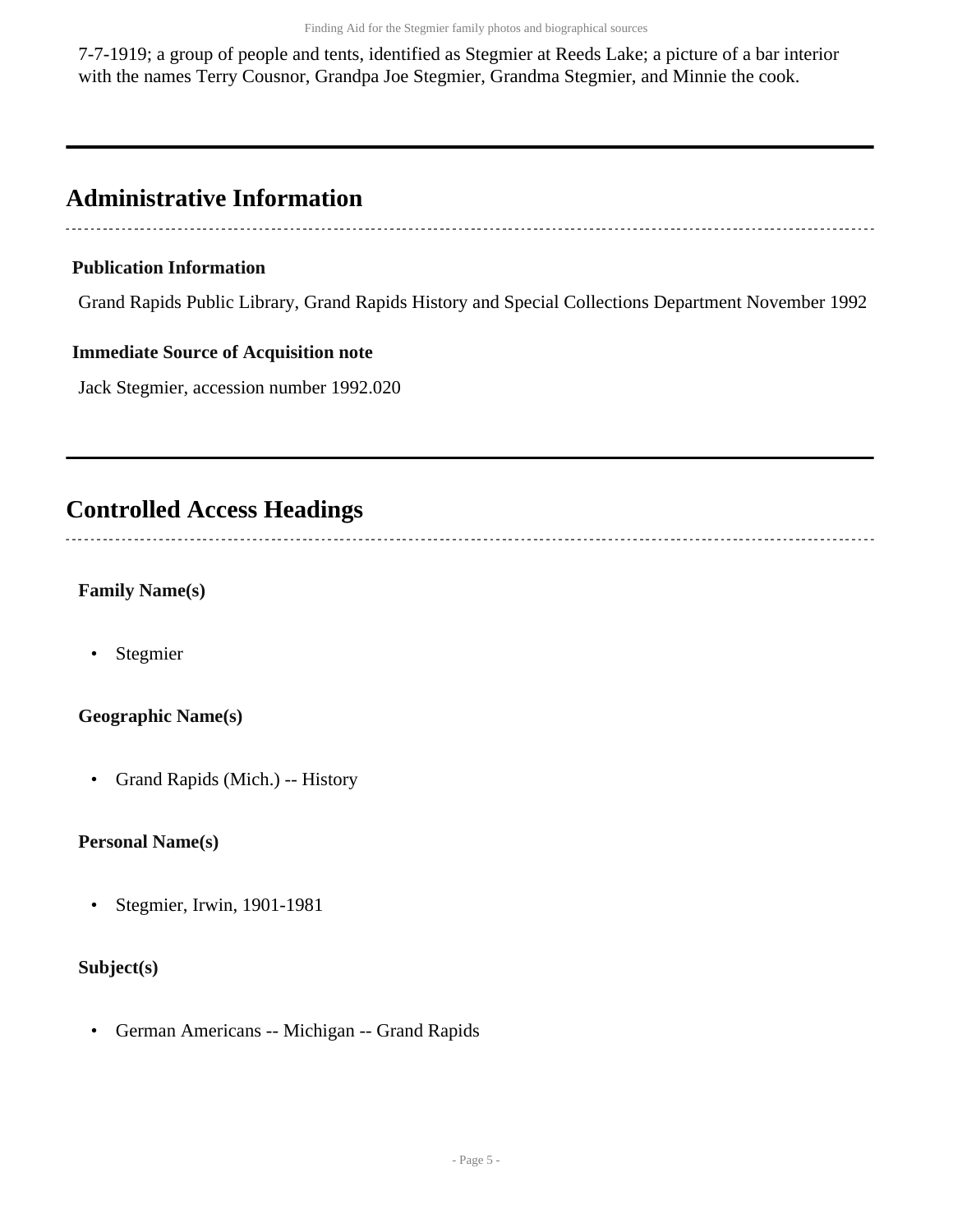• Immigrants -- Michigan -- Grand Rapids -- History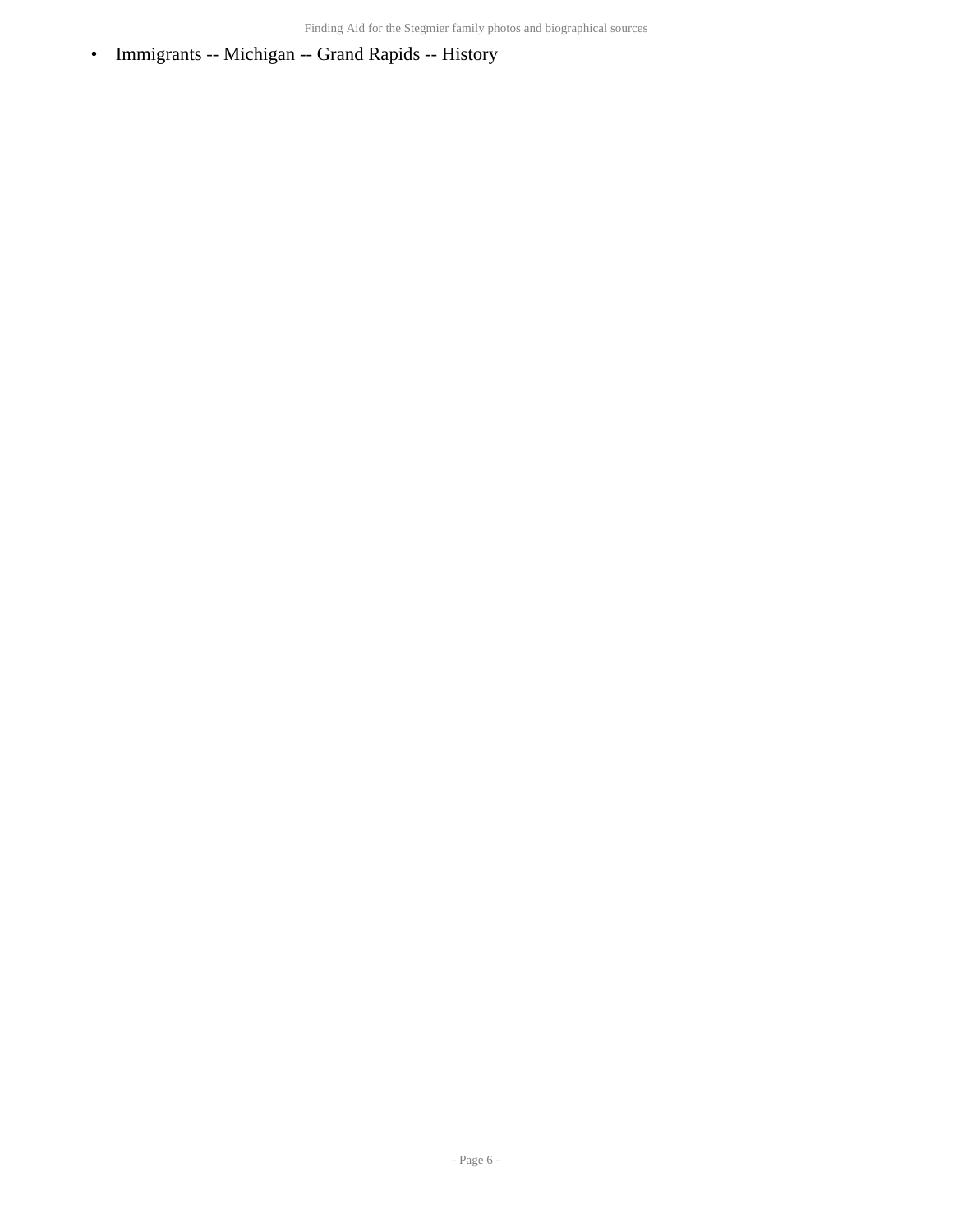## <span id="page-6-0"></span>**Collection Inventory**

<span id="page-6-2"></span><span id="page-6-1"></span>

| <b>Series I. Photographs</b>                                                                                |              |                |
|-------------------------------------------------------------------------------------------------------------|--------------|----------------|
|                                                                                                             | <b>Box</b>   | <b>Folder</b>  |
| Bar. Interior, ca. 1900 (1)                                                                                 | $\mathbf{1}$ | $\mathbf{1}$   |
| Grand Rapids Brewery, ca.1910 (3)                                                                           | $\mathbf{1}$ | $\overline{2}$ |
| Grubinger's Tobacco Shop, ca.1890 (1)                                                                       | $\mathbf{1}$ | 3              |
| People. Irwin Stegmier, seated in a living room type setting. Dec. 18, 1980<br>GR Press Photos (2 8/9/2005) | $\mathbf{1}$ | $\overline{4}$ |
| People. Groups, ca. 1890 (6)                                                                                | $\mathbf{1}$ | 5              |
| Tenting, ca. 1910 (1)                                                                                       | $\mathbf{1}$ | 6              |
| Turnveriens, ca. 1900 (2)                                                                                   | $\mathbf{1}$ | $\overline{7}$ |
| Vidrols Tailor Shop, ca. 1890 (1)                                                                           | $\mathbf{1}$ | 8              |
| <b>Series II. Manuscripts</b>                                                                               |              |                |
|                                                                                                             | <b>Box</b>   | Folder         |